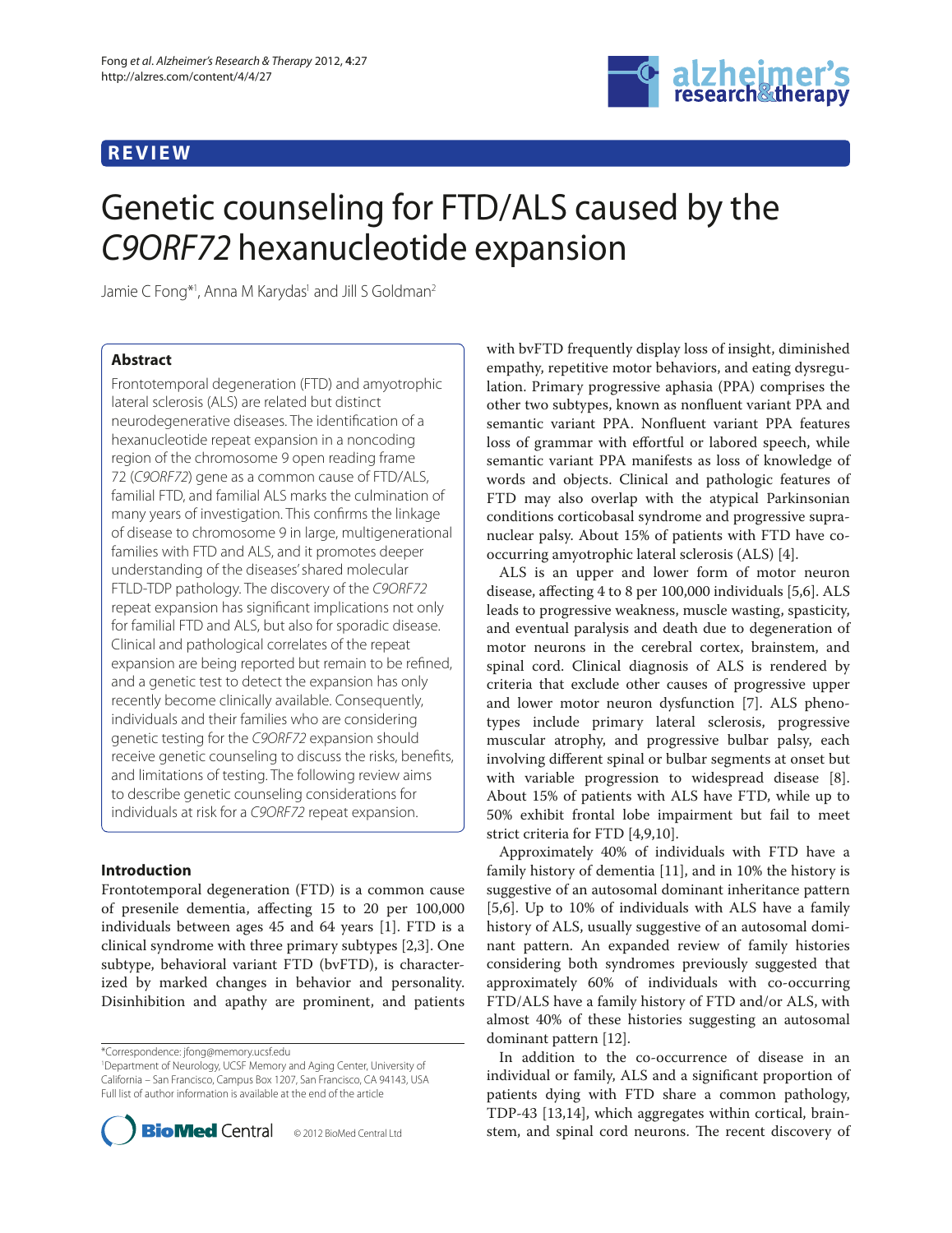the chromosome 9 open reading frame 72 (*C9ORF72*) gene as a common cause of FTD/ALS, familial FTD, and familial ALS [15,16] should lead to a better understanding of the connection between these two diseases.

## *C9ORF72* **and frontotemporal degeneration/ amyotrophic lateral sclerosis**

Familial FTD has been associated with mutations in genes encoding microtubule-associated protein tau [17] and progranulin [18,19] – and infrequently valosincontaining protein [20] and charged multivescular body protein 2B [21,22]. Familial ALS has been associated with mutations in genes encoding copper/zinc superoxide dismutase 1 [23,24], transacting response DNA binding protein [25,26], and fused in sarcoma [27,28] – and infrequently angiogenin [29], optineurin [30], and ubiquilin 2 [31]. Clinical testing is available for all listed genes with the exception of charged multivescular body protein 2B and ubiquilin 2. Most families with the clinical combination of FTD and ALS display linkage to chromosome 9.

The underlying genetic cause of chromosome 9-linked FTD and ALS was recently identified [15,16], and the mutation is an expansion of a hexanucleotide repeat (GGGGCC) in a noncoding region of the *C9ORF72* gene. Function of the normal gene product is not currently known, but pathogenesis has been proposed to involve a combination of mechanisms: partial loss of function with reduced mRNA transcript and toxic gain of function with aggregation of long mRNA transcript into abnormal RNA foci [15]. Index families with a *C9ORF72* expansion present with bvFTD, ALS, or both. Parkinsonism is common, and various ALS phenotypes may be observed [15,16,32]. Expansions associated with disease are estimated to have a size range of 700 to 1,600 repeats, as compared with less than 23 repeats in healthy individuals [15]. One study suggested a disease allele size of more than 30 repeats, as compared with a normal allele size of fewer than 20 repeats [16]. *C9ORF72* expansions appear to be the most common cause of familial FTD, familial ALS, and sporadic forms of each [15,16].

Since the initial discovery of the *C9ORF72* mutation, other FTD and ALS cohorts have been described – suggesting that the frequency of expansion in worldwide sampling is 3 to 12% among individuals with FTD and is 7 to 36% among individuals with ALS, depending on the population studied [15,33-40]. About two-thirds of expansion carriers have a positive family history of dementia of any etiology or motor neuron disease, with up to 85% exhibiting an autosomal dominant pattern [34,38]. About 4 to 7% of sporadic FTD or ALS cases are associated with an expansion [15,41]. FTD cases with family histories featuring only one first-degree relative with dementia onset at or after age 65 years are rarely (4.5%) associated with an expansion [38]. When the first-degree relative has dementia onset before age 65 years, the chance of detecting an expansion almost doubles (8%). Less than one-half of FTD cases having two other relatives with unspecified dementia, suggesting familial aggregation but not an autosomal dominant pattern, are associated with an expansion.

The frequency of the *C9ORF72* expansion is highest in individuals with co-occurring FTD/ALS, as compared with pure bvFTD and ALS phenotypes. About 20 to 40% of persons with FTD/ALS carry the expansion [34,37, 38,40], a proportion that significantly increases to up to 50% when there is a positive family history. Clearly, a family history of FTD and/or ALS raises the possibility of the presence of a *C9ORF72* expansion, with FTD/ALS being most suggestive. Yet not all such familial cases carry the expansion.

The phenotype of individuals carrying a *C9ORF72* expansion is similar to that of noncarriers. The most common presentation is bvFTD, which is frequently accompanied by motor neuron involvement. Up to 40% of expansion carriers with bvFTD had upper or lower motor neuron signs [34]. A small subset of patients with nonfluent variant PPA carries the expansion [37-39]. Semantic variant PPA, corticobasal syndrome, and progressive supranuclear palsy have not been associated with *C9ORF72* expansions. Individuals with ALS may have motor neuron involvement of any segment at onset, and may even present with rare ALS phenotypes, including monomelic ALS and progressive muscular atrophy [15].

Men and women are equally likely to carry the *C9ORF72* expansion. Mean age of onset is about 55 years, with a range of 30 to 70 years [33-40]. The disease duration ranges from 1 to 22 years, with an average of 7 years from symptom onset and with the ALS phenotype associated with shorter survival [34]. Individuals with a slowly progressive bvFTD phenotype, sometimes referred to as phenocopies, may harbor the expansion [42]. An interesting feature of the *C9ORF72* expansion is its association with delusions. Often having a paranoid or somatoform quality, delusions occur in 20 to 40% of expansion carriers [33,34,40]. Hallucinations are also reported [34,39]. Symptoms may thus be attributed to primary psychiatric disease instead of to a neurodegenerative condition.

Among individuals with a *C9ORF72* expansion, magnetic resonance imaging shows bilateral, symmetrical frontal atrophy, with grey matter loss in orbitofrontal, medial, and dorsolateral regions, as well as anterior temporal atrophy. In contrast to other bvFTD-associated gene mutations, cerebellar atrophy appears to be uniquely associated with the expansion, despite the absence in carriers of frank cerebellar signs. Thalamic atrophy may also be uniquely associated with the expansion [33,43].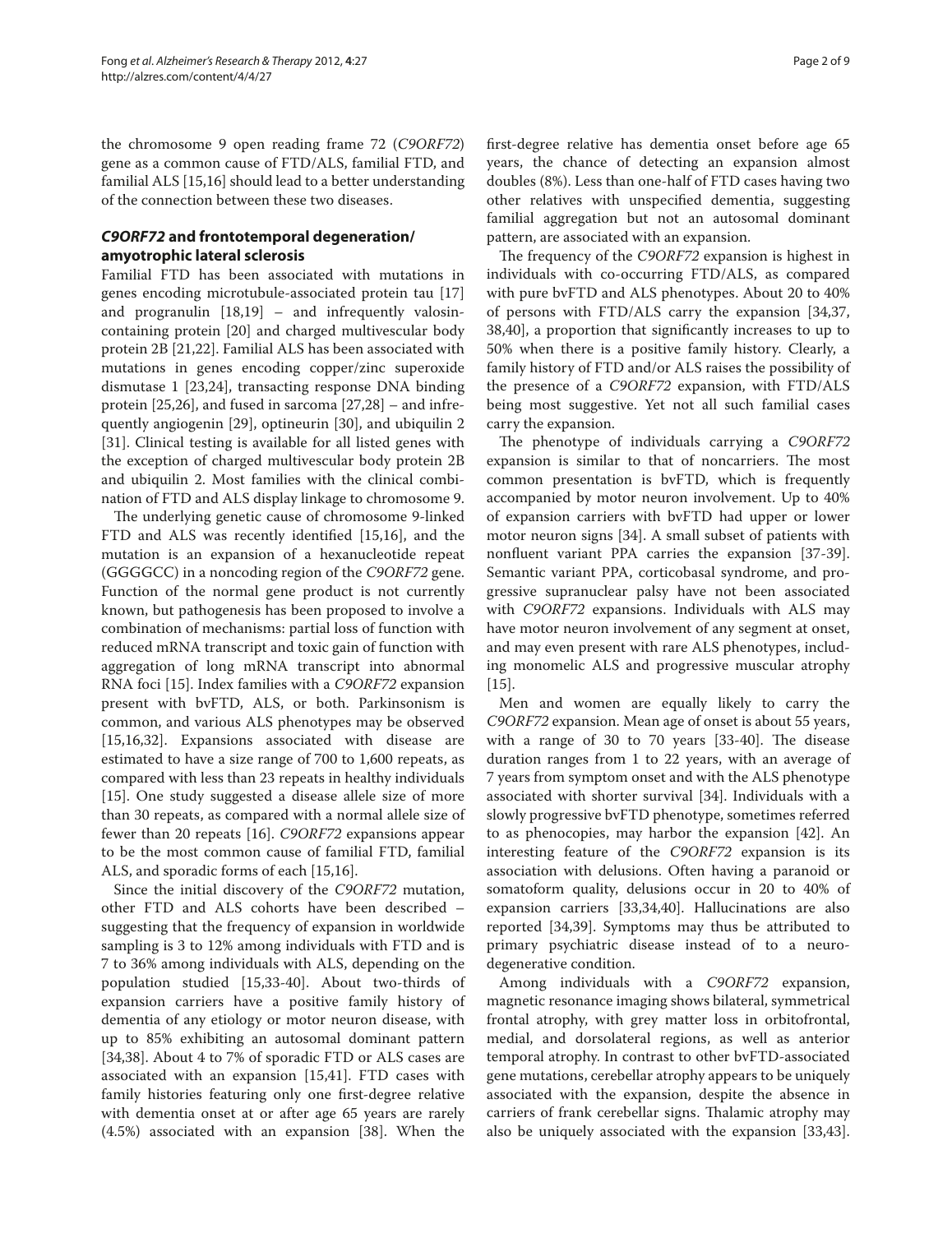The *C9ORF72* expansion displays TDP-43 neuropathology – in most cases consistent with harmonized FTLD-TDP type B, but in some cases type-A pathology is evident [34,38,40].

## **Risk of** *C9ORF72* **expansion in frontotemporal degeneration/amyotrophic lateral sclerosis**

The recent *C9ORF72* gene discovery has created momentum towards greater understanding of FTD and ALS, allowing refinement of the phenotypes conferred by the expansion and fostering insight into the mechanism that results in overlapping symptomatology and shared TDP-43 pathology. At the same time, families living with the illnesses now have many considerations, particularly in the face of many unknowns.

While the *a priori* chance of a *C9ORF72* expansion among individuals with an autosomal dominant family history is significant, the risk for individuals with no family history of dementia or motor neuron disease is only 4 to 7% [15,41,44]. For individuals whose family history includes relatives with dementia or other psychiatric or neurodegenerative disorder that has not been well phenotyped, the likelihood of an expansion is difficult to quantify. In addition, for individuals with a family history of relatives with mid-life onset of psychiatric symptoms that have been inadequately phenotyped, questions arise about whether or not FTD could have been overlooked in a relative, thereby complicating genetic risk assessment.

Risk assessment is also complicated by the occurrence of the *C9ORF72* expansion in sporadic cases of FTD and ALS. Refinement of clinical, neuroimaging [37], and neuropathological [45,46] parameters will probably improve the ability to predict the presence of a mutation in sporadic cases, but careful attention to patients in whom the family history appears negative is critical. True sporadic cases should be distinguished from apparently sporadic ones, in which various reasons may explain the lack of a family history: unknown or incomplete information, misdiagnoses, early death, false paternity, or undisclosed adoption. Early death of a relative may be a confounder because of reports of reduced penetrance associated with the expansion, as in the report of a *C9ORF72*-positive family with one obligate carrier who died at age 35 years without symptoms and another obligate carrier who died at age 72 years without symptoms [34]. A large cross-sectional study suggested that 50% of individuals with an expansion are symptomatic by age 58 years, while nearly 100% are affected by age 80 years. Disease onset before age 35 years appears to occur rarely [41].

True sporadic cases may reflect the occurrence of *de novo* expansions, as supported by the observation that a particular 9p21 risk haplotype is over-represented in individuals with an expansion [41]. One explanation for this finding is the possibility that the haplotype may provide a predisposing genetic background for the mutation to occur randomly in sporadic cases [15]. In contrast, some data suggest that the expansion is about 1,500 years old and arises from a common founder of Finnish origin [47]. Irrespective of origins, the possibility to detect an expansion in an individual without a family history, although small, may raise concerns among families facing disease.

At the time of writing this article, *C9ORF72* genetic testing has only recently become clinically available in the US, following the development of a test with Clinical Laboratory Improvement Amendments (CLIA) certification. The *C9ORF72* gene test also has limited availability worldwide [48]. Although a CLIA test exists, one of the barriers to its widespread clinical utility is the unknown minimum number of repeats that confer a phenotype [15,16]. The repeat unit is large at six nucleotides, and in affected individuals the unit expands to more than several hundred in number, whereas in healthy individuals it remains at fewer than 20 to 23. The role of intermediate repeat sizes (23 to 700 repeats) is not known [15,44,46]. Because the repeat unit is large in size, GC rich, and unstable, the number of repeats cannot be quantified precisely by PCR. Southern blotting, the current method used to quantify repeat number, is labor intensive and may have difficulty discriminating repeat sizes at the smaller end of the intermediate spectrum. To date, the largest US laboratory that offers a CLIA test employs only semiquantification by PCR, and will not offer the test to asymptomatic individuals. International laboratories that perform the *C9ORF72* test may also adopt similar practices. Until quantification by Southern blotting is first investigated in a large patient series [44] and later incorporated into the CLIA test, families should approach clinical genetic testing with careful consideration.

In addition, until the minimum number of pathogenic repeats is known, the suggestion that anticipation may be associated with the *C9ORF72* expansion cannot be confirmed. Studies have observed that the most recent generation of affected individuals in some families had symptoms at least a decade earlier than those in the previous generation [34,36]. Better correlation of clinical patterns to exact repeat size is needed before claims of decreasing age of onset and increasing severity of symptoms are associated with larger numbers of repeats across successive generations. This scenario may create uncertainty for expansion-positive families with at-risk individuals considering genetic testing.

While a sizeable proportion of familial FTD and familial ALS is caused by the *C9ORF72* expansion, there remain familial cases in which no expansion is found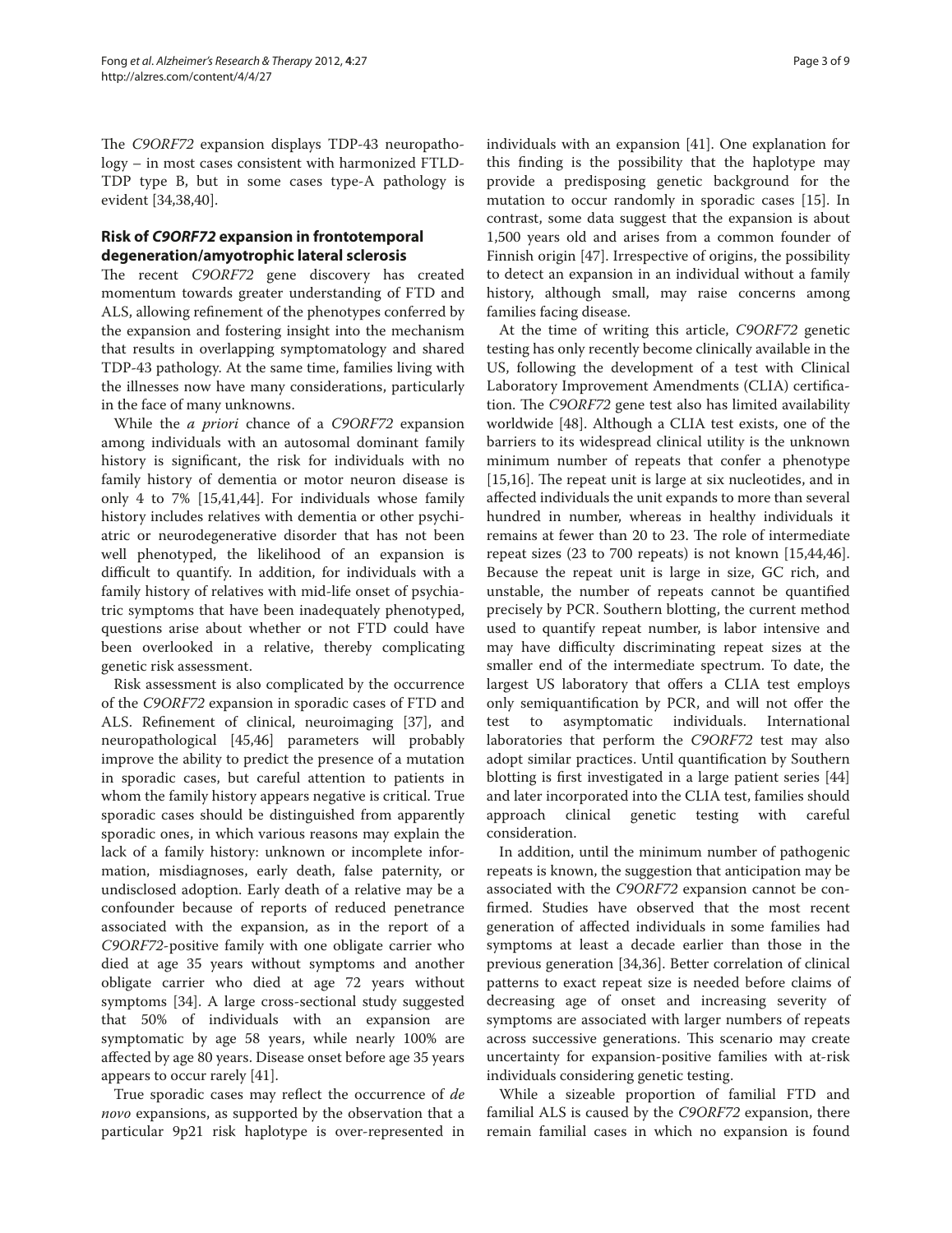[34]. In these cases, the absence of a mutation in other known FTD and ALS genes suggests that there are still other unidentified causal genes implicated in FTD and/or ALS. Families left with no identifiable causal gene, despite a suggestive family history, may struggle with persistent uncertainty.

## **Genetic counseling**

The growing but limited body of knowledge about the *C9ORF72* expansion has important implications for genetic counseling of families. Genetic counseling is a communication process about the occurrence or risk of an inherited disease. Genetic counseling aims to educate individuals about disease, including the nature of inheritance; to facilitate understanding of genetic testing options for confirmation of disease or prediction of future disease onset; and to promote adaptation to the presence of or risk for disease [49]. The last aim is particularly important because of the devastating impact of FTD and/or ALS on families and the absence of prevention or treatment. Individuals who wish to learn the potential cause of FTD and/or ALS in their family should be offered genetic counseling, irrespective of but especially in the presence of a suggestive family history (Table 1).

Assessing family history is a key component of genetic counseling. The clinician should obtain a detailed threegeneration pedigree that captures the presence of FTD, ALS, other dementias, Parkinsonism, and psychiatric conditions. The pedigree should include ages of disease onset, diagnoses, and ages at death. Medical records, including autopsy studies if available, are essential to clarify diagnoses. In the absence of a family history, the likelihood of detecting an expansion is small but not insignificant [41]. Genetic counseling should include a discussion of 50% risk to offspring of an expansion carrier, regardless of whether or not this expansion is *de novo*. Pre-test genetic counseling should help individuals appreciate the risks, benefits, and limitations of testing. At this time, predictive or presymptomatic testing should be undertaken with caution. Little is known about anticipation, penetrance, or the meaning of intermediate length expansion repeats.

Pre-test genetic counseling should help individuals anticipate the impact of genetic testing on themselves, family members, and their interpersonal relationships. For the individual who is cognitively or behaviorally impaired, genetic counseling should involve a healthcare proxy, legal guardian, or next of kin. If the proxy is an atrisk offspring or sibling, genetic counseling should address any conflicting motivations among family members for testing, while fostering a decision that best serves the family rather than the individual only. Families should consider the limitations of genetic testing, including the fact that detection of an expansion will resolve neither issues of reduced penetrance nor clinical heterogeneity. The expansion cannot predict exact age of onset or symptom expressivity. Why some individuals develop FTD or ALS or both is unclear, but there are probably other, as yet unidentified, genetic and possible environmental modifiers involved. In the context of diagnostic testing, detecting an expansion cannot predict the exact disease course. Moreover, the absence of an expansion may not reduce risk for other family members, particularly if there is an autosomal dominant family history. There remain as yet unidentified causal genes, compelling families to confront risk of disease without knowing the exact cause. Genetic counseling should focus on helping families anticipate and begin to adapt to the uncertainty that may remain after clinical genetic testing. Families who are not ready to pursue diagnostic genetic testing may consider DNA banking for future testing purposes [48].

When available, predictive genetic testing should only be offered after a mutation has been identified in a family by clinical testing. In the absence of a known *C9ORF72* expansion in an affected family member, a negative predictive test result is uninformative, as it cannot discriminate someone who is a true negative for the *C9ORF72* expansion from someone with another known or as yet unknown pathogenic familial mutation. At-risk family members nonetheless may have many reasons for pursuing predictive genetic testing: to reduce uncertainty, to plan for the future, to make health or lifestyle changes, and to plan a family [49]. Genetic counseling should address these motivating factors and the limitations of predictive testing, including the fact that no proven health or lifestyle behaviors can reduce risk of *C9ORF72*caused FTD and/or ALS. At-risk individuals should consider future financial or care planning irrespective of predictive testing.

Many at-risk individuals are motivated to pursue genetic testing because of their experience with illness in the family. Issues of caregiver distress and psychological burden should be a focus of genetic counseling. International guidelines for medical ethics recommend that predictive genetic testing should be offered according to a modified Huntington's disease protocol and akin to guidelines about genetic testing for Alzheimer's disease [50-52]. This protocol involves a pre-test genetic counseling session, baseline neurologic and cognitive assessment, psychological evaluation, in-person disclosure, the presence of a support person, and post-test genetic counseling or follow-up. Predictive genetic testing should not be offered to asymptomatic minors. With the advent of clinical testing in a CLIA-approved laboratory, prenatal diagnosis and pre-implantation genetic diagnosis will soon become available.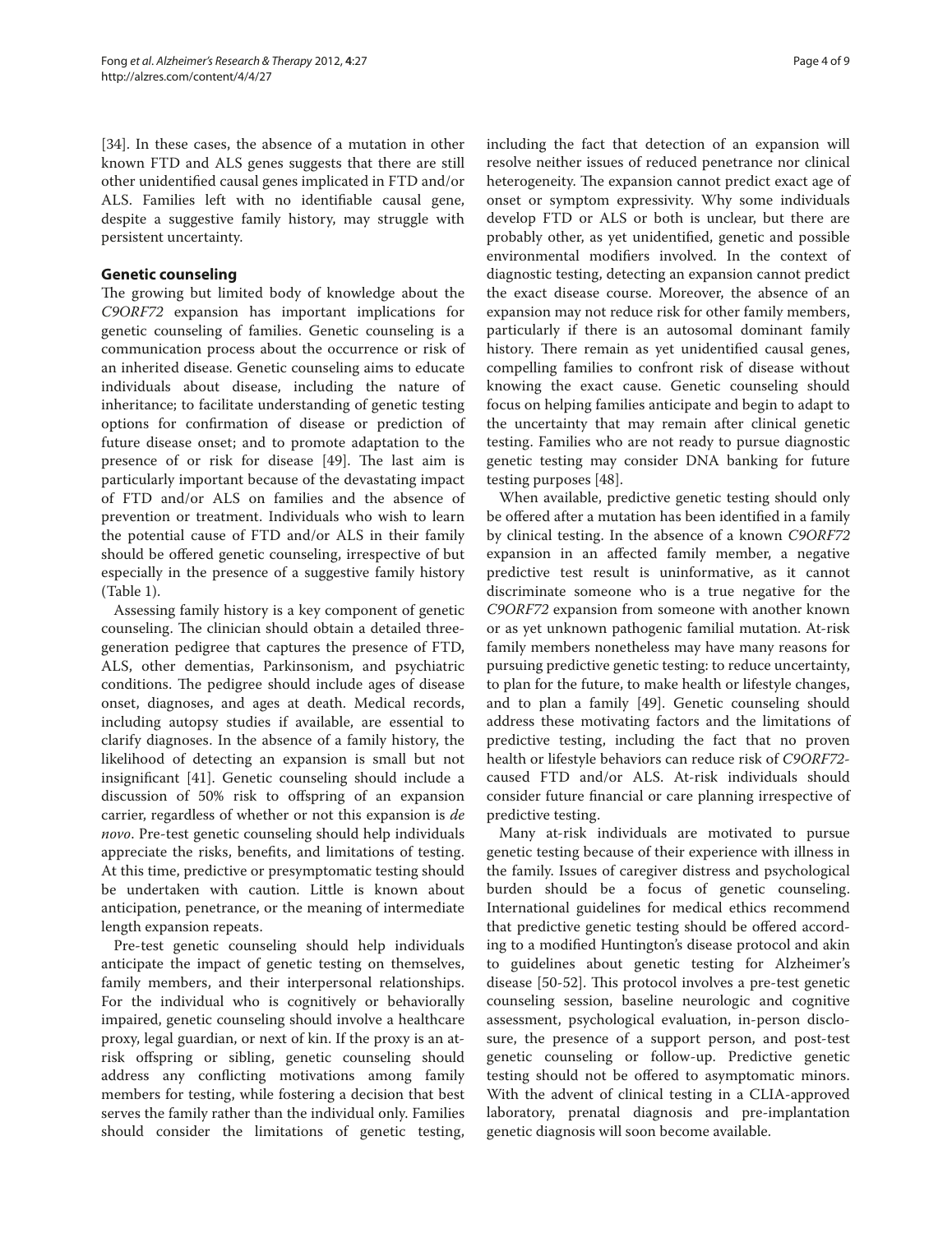#### **Table 1. Key features of** *C9ORF72* **genetic counseling**

| Feature                                                                         | <b>Salient characteristics</b>                                                                                                                                                                                                                                          |
|---------------------------------------------------------------------------------|-------------------------------------------------------------------------------------------------------------------------------------------------------------------------------------------------------------------------------------------------------------------------|
| Family history assessment                                                       | A three-generation pedigree should document FTD, ALS, other dementia, Parkinsonism, psychiatric disease.                                                                                                                                                                |
|                                                                                 | Medical records, autopsy studies may clarify diagnoses.                                                                                                                                                                                                                 |
|                                                                                 | Incomplete information, misdiagnoses, early death, false paternity, undisclosed adoption may complicate family history.                                                                                                                                                 |
|                                                                                 | An autosomal dominant pattern is most suggestive of the expansion, but a mutation cannot be ruled out completely in<br>sporadic cases.                                                                                                                                  |
| Discussion of risks, benefits, and<br>limitations of C9ORF72 genetic<br>testing | Diagnostic testing should be considered in both sporadic and familial cases. Predictive genetic testing should be given<br>careful consideration.                                                                                                                       |
|                                                                                 | Presence of the expansion cannot predict age of onset or symptom expressivity.                                                                                                                                                                                          |
|                                                                                 | Limited information is known about anticipation, penetrance, and intermediate alleles.                                                                                                                                                                                  |
|                                                                                 | Predictive genetic testing should be offered via a modified Huntington disease protocol, which includes pre-test and<br>post-test genetic counseling; neurologic and cognitive assessment; psychological evaluation; and in-person disclosure<br>with a support person. |
|                                                                                 | Some families with an autosomal dominant history of FTD and/or ALS will have no identifiable expansion. Another<br>genetic etiology is likely. Family members remain at risk. DNA banking is a viable option for such families.                                         |
|                                                                                 | DNA banking is a viable option for families who are not ready for clinical diagnostic testing.                                                                                                                                                                          |
| Anticipatory guidance for<br>at-risk families                                   | Communication about family members' motivation to seek genetic testing may identify concerns or expectations for<br>clinicians to address.                                                                                                                              |
|                                                                                 | Communication about the psychological burden of disease and impact of caregiving may help clinicians identify family<br>members' need for support or other resources.                                                                                                   |
|                                                                                 | Pre-test communication about the psychosocial impact of genetic testing may help families prepare for possible<br>outcomes and/or uncertainty.                                                                                                                          |
|                                                                                 | Pre-test communication about genetic privacy and discrimination concerns may help families make future care or<br>financial plans.                                                                                                                                      |

ALS, amyotrophic lateral sclerosis; *C9ORF72*, chromosome 9 open reading frame 72; FTD, frontotemporal degeneration.

Another potential risk that should be discussed during genetic counseling for predictive testing involves genetic privacy. Although studies suggest that at-risk individuals' concern for insurance and employment discrimination based on genetic information is disproportionate to documented instances, the fear of genetic discrimination persists [53-55]. In the US, the Genetic Information Nondiscrimination Act (GINA) – a federal law that took effect in 2009 to prohibit discrimination in health insurance and employment based on genetic information [56] – should be discussed during genetic counseling. Atrisk individuals may also be reassured that in addition to federal legislation many US states also have anti-genetic discrimination laws [57,58]. However, none of the current federal or state legislation encompasses long-term care, life, or disability insurance, which should also be discussed during genetic counseling.

At-risk individuals should consider the potential risk of psychological distress as the result of predictive genetic testing. Although the risk for adverse psychological effects cannot be ruled out completely, studies suggest that increased post-test distress among at-risk individuals, who electively pursue predictive testing and who first receive pre-test genetic counseling, is usually transient and not clinically significant [59]. There is also evidence that baseline distress is a better predictor of post-test counseling distress than the genetic test result itself [60]. Predictive genetic testing may have a profound impact not only on the at-risk individual but also on spouses and partners [61,62]. This may greatly influence patterns of disclosure and nondisclosure within families [63]. Consequently, clinicians should be prepared to address the needs of both the patient and family members.

### **Case example**

A 61-year-old patient and her husband were referred for genetic counseling due to a possible diagnosis of FTD. The patient had a 3-year history of apathy, personality changes, a decline in executive function, and some repetitive motor behaviors. More recently she had developed motor speech problems and a shuffling gait with a few falls. Her neurologic examination was notable for a dysexecutive syndrome and Parkinsonism with dysarthric speech, masked facies, a pronounced stare, subtle vertical saccade abnormalities, increased muscle tone, and gait instability. The patient's father died in his 40s in a motor vehicle accident, and her mother died in her 40s of uterine cancer. None of the patient's siblings had any known neurodegenerative or psychiatric disease.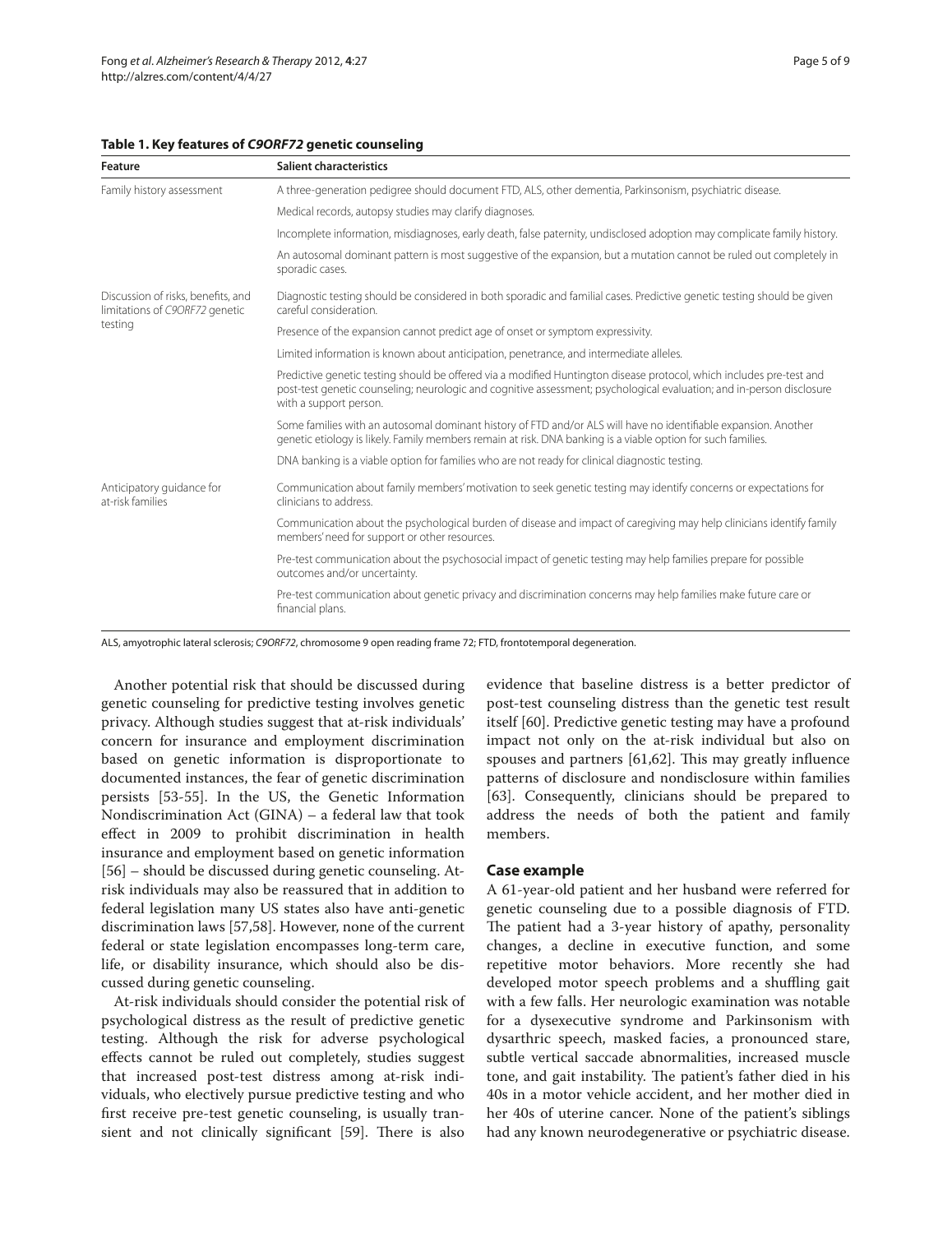The patient's 36-year-old daughter had a suicide attempt in her 20s, but had no other psychiatric disturbances since then. The remainder of her family history was noncontributory, although little was known about her grandparents (Figure 1). At the time, the patient and her husband were counseled about the low likelihood that the illness was inherited.

Six months later, the patient's 38-year-old son contacted the neurologist to inform him that the patient's 56-year-old brother was recently diagnosed with ALS. During the time that passed from the patient's initial visit to the news about the patient's brother, the *C9ORF72* expansion was discovered and a clinical test was developed. The patient's husband and son were referred again for genetic counseling, but only the son pursued the appointment. The son was counseled about the high likelihood that, in light of his uncle's recent diagnosis, the illnesses in the family were due to a single shared cause. The patient's son was counseled about the possibility of a *C9ORF72* mutation in his family, and he understood the benefits, risks, and limitations of genetic testing. The son understood that his risk of carrying the same, as yet unidentifiable, pathogenic mutation as his mother and uncle was up to 50%. Although a clinical test was readily available, the son was challenged with trying to convince his reluctant father, already burdened by the illness experience, of the value of diagnostic testing. Genetic counseling encouraged the son to consider how best to help his father view diagnostic testing as a means to identify risk for family members, while maintaining sensitivity about his father's perspective. The son would begin talking to his father about the value of autopsy planning to confirm the clinical diagnosis. The availability of postmortem tissue would also allow the family to pursue diagnostic genetic testing posthumously, if the CLIA test was not obtained during the patient's lifetime. The son was counseled about the alternative of DNA banking.

If his mother carried a pathogenic mutation, the son understood that he could pursue predictive genetic testing. However, he remained ambivalent about testing. He felt unprepared to consider learning a positive genetic test result without the hope of prevention in the immediate future. Genetic counseling encouraged him to consider how the relationship with his wife could change, if the two of them learned of his positive genetic test result years in advance of first symptoms. He worried about whether or not his marriage could endure an inevitable, devastating illness, particularly as he watched his father struggle to adapt to his mother's personality and behavior changes. He was counseled about how and to what extent to involve his young children in conversations about the family illness. Irrespective of his gene status, he had already purchased a life insurance policy,



and planned to acquire long-term care insurance. He did not know his sister's perspective on the family illness, as his sister had been uninvolved in the mother's care. Genetic counseling encouraged the son to involve the entire immediate family, including his sister, in consideration of diagnostic genetic testing for the mother. The son was also counseled about the potential impact of his mother's genetic test results on the relationship with his sister, as the siblings might react differently to the information and consequently to the implications about their own health.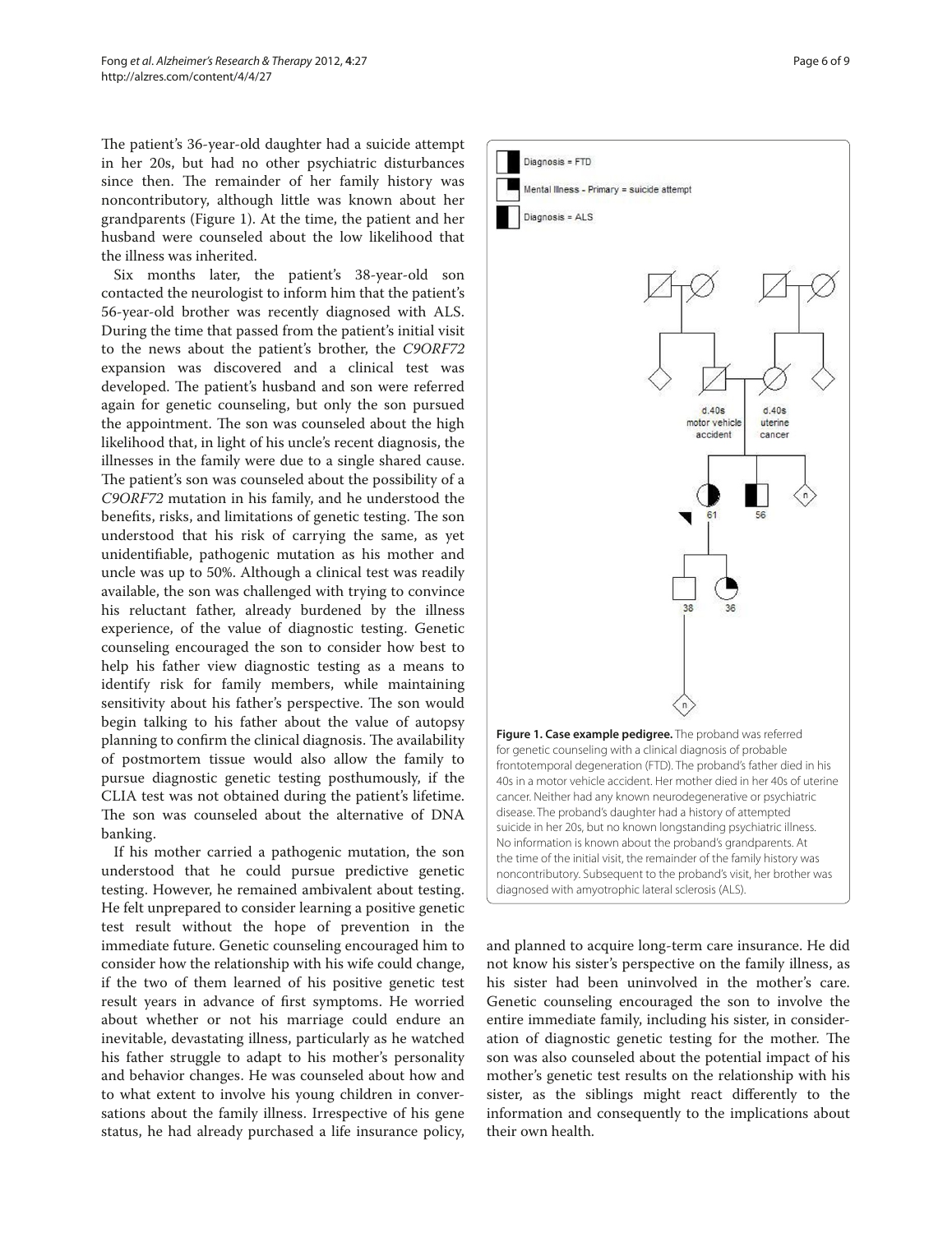The family subsequently enrolled the patient in a research protocol approved by an institutional review board, and a blood sample was screened for pathogenic mutations in the microtubule-associated protein tau, progranulin, and *C9ORF72* genes. An expansion in *C9ORF72* was detected in the research sample. The result was clinically confirmed but awaits disclosure, because the family remains undecided about whether or not to learn the information.

## **Conclusion**

The discovery of the *C9ORF72* expansion marks a milestone in the long search for the underlying cause of chromosome 9-linked FTD and ALS. Future studies will undoubtedly improve understanding of disease penetrance and the range of clinical phenotypes. Another area that remains to be clarified is genotype–phenotype correlations, with the intriguing possibility of intermediate alleles and their as yet undetermined clinical correlates. Additional studies will surely elucidate the molecular mechanisms that lead to *C9ORF72*-related neurodegeneration. That the expansion frequency is 4 to 7% in sporadic FTD or ALS raises an interesting question about whether or not *C9ORF72* screening should be considered in all patients [15,41,44]. Now that a clinical test is available, its accessibility to the public may be tempered by the cost of testing, variable health insurance coverage of the test, as well as genetic privacy concerns. With the arrival of a CLIA test, genetic testing for the *C9ORF72* expansion should be offered with careful consideration and in the context of genetic counseling. Genetic counseling will remain an important component of the genetic testing process as clinical expansion testing is more broadly incorporated into neurology practice.

#### **Abbreviations**

ALS, amyotrophic lateral sclerosis; bvFTD, behavioral variant frontotemporal degeneration; *C9ORF72*, chromosome 9 open reading frame 72; CLIA, Clinical Laboratory Improvement Amendments; FTD, frontotemporal degeneration; FTLD-TDP, frontotemporal lobar degeneration with TDP-43-positive inclusions; GINA, Genetic Information Nondiscrimination Act; PCR, polymerase chain reaction; PPA, primary progressive aphasia.

#### **Competing interests**

The authors declare that they have no competing interests.

#### **Authors' contributions**

JCF was responsible for the conception and design of the review, and for drafting and revising the manuscript. AMK was responsible for revising the manuscript. JSG was responsible for the conception and design of the review, and for revising the manuscript. The figure and table included herein comprise original work.

#### **Acknowledgements**

The authors thank Bruce Miller and Suzee Lee for their critical review of the manuscript. The authors thank Adam Boxer and Howie Rosen for their clinical and research evaluations of patients. The authors also thank Giovanni Coppola for hexanucleotide expansion analysis. The authors are indebted to patients and their families for participation in a research study. This work was supported by National Institutes of Health grant P50 AG008702-22 (JSG). The manuscript was an invited article that underwent external peer review.

#### **Author details**

1 Department of Neurology, UCSF Memory and Aging Center, University of California – San Francisco, Campus Box 1207, San Francisco, CA 94143, USA. 2 Taub Institute for Research on Alzheimer's Disease and the Aging Brain, Columbia University Medical Center, 630 W 168th St, P&S 16, New York, NY 10032, USA.

#### Published: 19 July 2012

#### **References**

- 1. Bird T, Knopman D, VanSwieten J, Rosso S, Feldman H, Tanabe H, Graff-Raford N, Geschwind D, Verpillat P, Hutton M: Epidemiology and genetics of frontotemporal dementia/Pick's disease. *Ann Neurol* 2003, 54(Suppl 5):S29-S31.
- 2. Rascovsky K, Hodges JR, Knopman D, Mendez MF, Kramer JH, Neuhaus J, van Swieten JC, Seelaar H, Dopper EG, Onyike CU, Hillis AE, Josephs KA, Boeve BF, Kertesz A, Seeley WW, Rankin KP, Johnson JK, Gorno-Tempini ML, Rosen H, Prioleau-Latham CE, Lee A, Kipps CM, Lillo P, Piguet O, Rohrer JD, Rossor MN, Warren JD, Fox NC, Galasko D, Salmon DP, *et al*.: Sensitivity of revised diagnostic criteria for the behavioural variant of frontotemporal dementia. *Brain* 2011, 134:2456-2477.
- 3. Gorno-Tempini ML, Hillis AE, Weintraub S, Kertesz A, Mendez M, Cappa SF, Ogar JM, Rohrer JD, Black S, Boeve BF, Manes F, Dronkers NF, Vendenberghe R, Rascovsky K, Patterson K, Miller BL, Knopman DS, Hodges JR, Mesulam MM, Grossman M: Classification of primary progressive aphasia and its variants. *Neurology* 2011, 76:1006-1014.
- 4. Lomen-Hoerth C, Anderson T, Miller B: The overlap of amyotrophic lateral sclerosis and frontotemporal dementia. *Neurology* 2002, 59:1077-1079.
- 5. Rohrer JD, Warren JD: Phenotypic signatures of genetic frontotemporal dementia. *Curr Opin Neurol* 2011, 24:542-549.
- 6. Pickering-Brown SM, Rollinson S, Du Plessis D, Morrison KE, Varma A, Richardson AM, Neary D, Snowden JS, Mann DM: Frequency and clinical characteristics of progranulin mutation carriers in the Manchester frontotemporal lobar degeneration cohort: comparison with patients with MAPT and no known mutations. *Brain* 2008, 131:721-731.
- 7. Brooks BR: El Escorial World Federation of Neurology criteria for the diagnosis of amyotrophic lateral sclerosis. Subcommittee on Motor Neuron Diseases/Amyotrophic Lateral Sclerosis of the World Federation of Neurology Research Group on Neuromuscular Diseases and the El Escorial 'Clinical limits of amyotrophic lateral sclerosis' workshop contributors. *J Neurol Sci* 1994, 124(Suppl):96-9107.
- 8. Hardiman O, van den Berg LH, Kiernan MC: Clinical diagnosis and management of amyotrophic lateral sclerosis. *Nat Rev Neurol* 2011, 7:639-649.
- 9. Ringholz GM, Appel SH, Bradshaw M, Cooke NA, Mosnik DM, Schulz PE: Prevalence and patterns of cognitive impairment in sporadic ALS. *Neurology* 2005, 65:586-590.
- 10. Lomen-Hoerth C, Murphy J, Langmore S, Kramer JH, Olney RK, Miller B: Are amyotrophic lateral sclerosis patients cognitively normal? *Neurology* 2003, 60:1094-1097.
- 11. Chow TW, Miller BL, Hayashi VN, Geschwind DH: Inheritance of frontotemporal dementia. *Arch Neurol* 1999, 56:817-822.
- 12. Goldman JS, Farmer JM, Wood EM, Johnson JK, Boxer A, Neuhaus J, Lomen-Hoerth C, Wilhelmsen KC, Lee VM, Grossman M, Miller BL: Comparison of family histories in FTLD subtypes and related tauopathies. *Neurology* 2005, 65:1817-1819.
- 13. Neumann M, Sampathu DM, Kwong LK, Truax AC, Micsenyi MC, Chou TT, Bruce J, Schuck T, Grossman M, Clark CM, McCluskey LF, Miller BL, Masliah E, Mackenzie IR, Feldman H, Feiden W, Kretzschmar HA, Trojanowski JQ, Lee VM: Ubiquitinated TDP-43 in frontotemporal lobar degeneration and amyotrophic lateral sclerosis. *Science* 2006, 314:130-133.
- 14. Arai T, Hasegawa M, Akiyama H, Ikeda K, Nonaka T, Mori H, Mann D, Tsuchiya K, Yoshida M, Hashizume Y, Oda T: TDP-43 is a component of ubiquitinpositive tau-negative inclusions in frontotemporal lobar degeneration and amyotrophic lateral sclerosis. *Biochem Biophys Res Commun* 2006, 351:602-611.
- 15. DeJesus-Hernandez M, Mackenzie IR, Boeve BF, Boxer AL, Baker M, Rutherford NJ, Nicholson AM, Finch NA, Flynn H, Adamson J, Kouri N, Wojtas A, Sengdy P, Hsuing GY, Karydas A, Seeley WW, Josephs KA, Coppola G, Geschwind DH, Wszolek ZK, Feldman H, Knopman DS, Petersen RC, Miller BL, Dickson DW, Boylan KB, Graff-Radford NR, Rademakers R: Expanded GGGGCC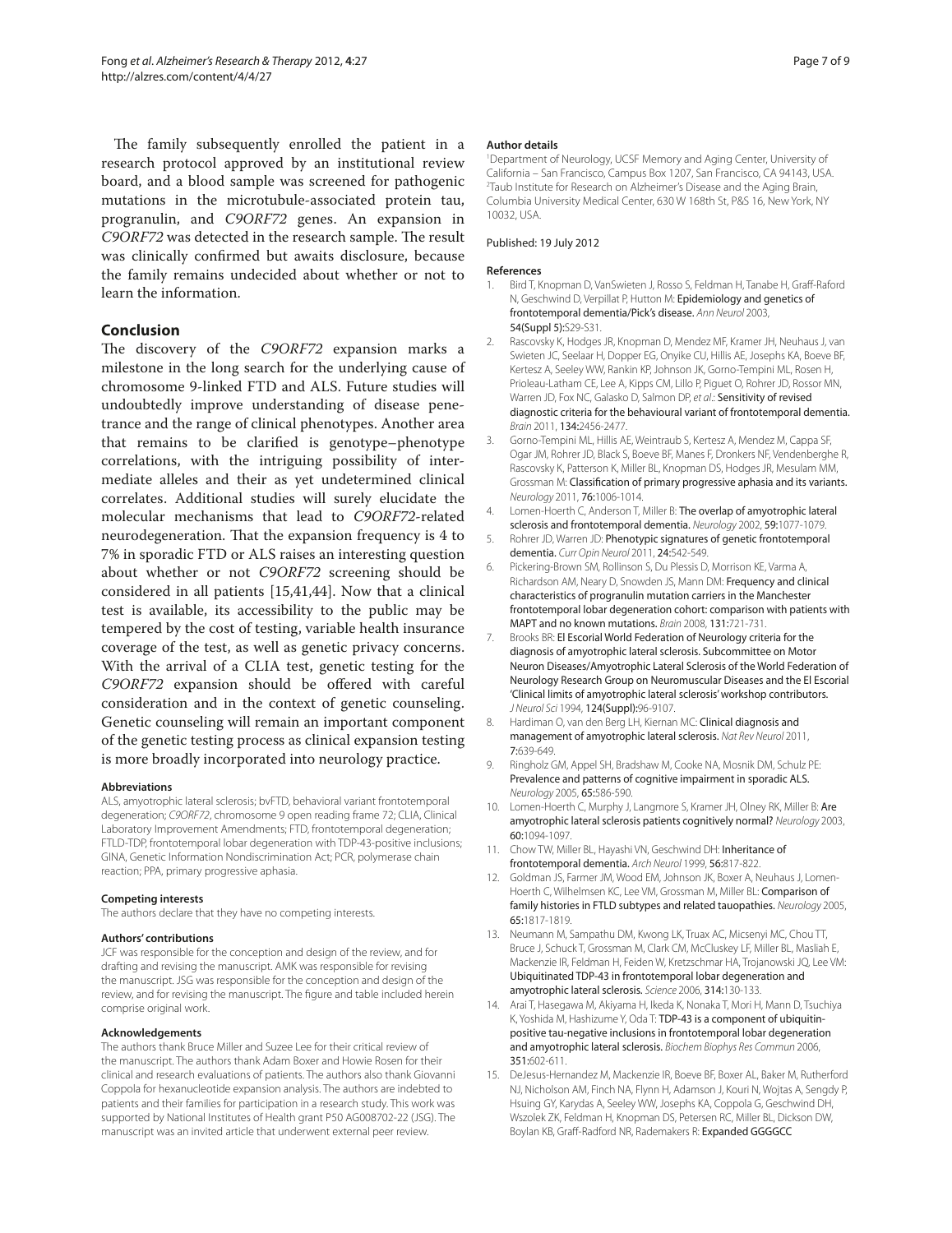#### hexanucleotide repeat in noncoding region of C9ORF72 causes chromosome 9p-linked FTD and ALS. *Neuron* 2011, 72:245-256.

- Renton AE, Majounie E, Waite A, Simon-Sanchez J, Rollinson S, Gibbs JR, Schymick JC, Laaksovirta H, van Swieten JC, Myllykangas L, Kalimo H, Paetau A, Abramzon Y, Remes AM, Kaganovich A, Scholz SW, Duckworth J, Ding J, Harmer DW, Hernandez DG, Johnson JO, Mok K, Ryten M, Trabzuni D, Guerreiro RJ, Orrell RW, Neal J, Murray A, Pearson J, Jansen IE: A hexanucleotide repeat expansion in C9ORF72 is the cause of chromosome 9p21-linked ALS-FTD. *Neuron* 2011, 72:257-268.
- 17. Hutton M, Lendon CL, Rizzu P, Baker M, Froelich S, Houlden H, Pickering-Brown S, Chakraverty S, Isaacs A, Grover A, Hackett J, Adamson J, Lincoln S, Dickson D, Davies P, Petersen RC, Stevens M, de Graaff E, Wauters E, van Baren J, Hillebrand M, Joosse M, Kwon JM, Nowotny P, Che LK, Norton J, Morris JC, Reed LA, Trojanowski J, Basun H, *et al*.: Association of missense and 5'-splicesite mutations in tau with the inherited dementia FTDP-17. *Nature* 1998, 393:702-705.
- 18. Baker M, Mackenzie IR, Pickering-Brown SM, Gass J, Rademakers R, Lindholm C, Snowden J, Adamson J, Sadovnick AD, Rollinson S, Cannon A, Dwosh E, Neary D, Melquist S, Richardson A, Dickson D, Berger Z, Eriksen J, Robinson T, Zehr C, Dickey CA, Crook R, McGowan E, Mann D, Boeve B, Feldman H, Hutton M: Mutations in progranulin cause tau-negative frontotemporal dementia linked to chromosome 17. *Nature* 2006, 442:916-919.
- 19. Cruts M, Gijselinck I, van der Zee J, Engelborghs S, Wils H, Pirici D, Rademakers R, Vandenberghe R, Dermaut B, Martin J-J, van Duijn C, Peeters K, Sciot R, Santens P, De Pooter T, Mattheijssens M, Van den Broeck M, Cuijt I, Vennekens K, De Deyn PP, Kumar-Singh S, Van Broeckhoven C: Null mutations in progranulin cause ubiquitin-positive frontotemporal dementia linked to chromosome 17q21. *Nature* 2006, 442:920-924.
- 20. Watts GDJ, Wymer J, Kovach MJ, Mehta SG, Mumm S, Darvish D, Pestronk A, Whyte MP, Kimonis VE: Inclusion body myopathy associated with Paget disease of bone and frontotemporal dementia is caused by mutant valosin-containing protein. *Nat Genet* 2004, 36:377-381.
- 21. van der Zee J, Urwin H, Engelborghs S, Bruyland M, Vandenberghe R, Dermaut B, De Pooter T, Peeters K, Santens P, De Deyn PP, Fisher EM, Collinge J, Isaacs AM, Van Broeckhoven C: CHMP2B C-truncating mutations in frontotemporal lobar degeneration are associated with an aberrant endosomal phenotype in vitro. *Hum Mol Genet* 2008, 17:313-322.
- 22. Skibinski G, Parkinson NJ, Brown JM, Chakrabarti L, Lloyd SL, Hummerich H, Nielsen JE, Hodges JR, Spillantini MG, Thusgaard T, Brandner S, Brun A, Rossor MN, Gade A, Johannsen P, Sørensen SA, Gydesen S, Fisher EM, Collinge J: Mutations in the endosomal ESCRTIII-complex subunit CHMP2B in frontotemporal dementia. *Nat Genet* 2005, 37:806-808.
- 23. Deng HX, Hentati A, Tainer JA, Iqbal Z, Cayabyab A, Hung WY, Getzoff ED, Hu P, Herzfeldt B, Roos RP: Amyotrophic lateral sclerosis and structural defects in Cu,Zn superoxide dismutase. *Science* 1993, 261:1047-1051.
- 24. Rosen DR, Siddique T, Patterson D, Figlewicz DA, Sapp P, Hentati A, Donaldson D, Goto J, O'Regan JP, Deng HX: Mutations in Cu/Zn superoxide dismutase gene are associated with familial amyotrophic lateral sclerosis. *Nature*  1993, 362:59-62
- 25. Benajiba L, Le Ber I, Camuzat A, Lacoste M, Thomas-Anterion C, Couratier P, Legallic S, Salachas F, Hannequin D, Decousus M, Lacomblez L, Guedj E, Golfier V, Camu W, Dubois B, Campion D, Meininger V, Brice A; French Clinical and Genetic Research Network on Frontotemporal Lobar Degeneration/ Frontotemporal Lobar Degeneration with Motoneuron Disease: TARDBP mutations in motoneuron disease with frontotemporal lobar degeneration. *Ann Neurol* 2009, 65:470-473.
- 26. Borroni B, Bonvicini C, Alberici A, Buratti E, Agosti C, Archetti S, Papetti A, Stuani C, Di Luca M, Gennarelli M, Padovani A: Mutation within TARDBP leads to frontotemporal dementia without motor neuron disease. *Hum Mutat* 2009, 30:974-983.
- 27. Kwiatkowski TJ, Bosco DA, Leclerc AL, Tamrazian E, Vanderburg CR, Russ C, Davis A, Gilchrist J, Kasarskis EJ, Munsat T, Valdmanis P, Rouleau GA, Hosler BA, Cortelli P, de Jong PJ, Yoshinaga Y, Haines JL, Pericak-Vance MA, Yan J, Ticozzi N, Siddique T, McKenna-Yasek D, Sapp PC, Horvitz HR, Landers JE, Brown RH Jr: Mutations in the FUS/TLS gene on chromosome 16 cause familial amyotrophic lateral sclerosis. *Science* 2009, 323:1205-1208.
- 28. Vance C, Rogelj B, Hortobagyi T, De Vos KJ, Nishimura AL, Sreedharan J, Hu X, Smith B, Ruddy D, Wright P, Ganesalingam J, Williams KL, Tripathi V, Al-Saraj S, Al-Chalabi A, Leigh PN, Blair IP, Nicholson G, de Belleroche J, Gallo JM, Miller CC, Shaw CE: Mutations in FUS, an RNA processing protein, cause familial amyotrophic lateral sclerosis type 6. *Science* 2009, 323:1208-1211.
- 29. Greenway MJ, Andersen PM, Russ C, Ennis S, Cashman S, Donaghy C, Patterson V, Swingler R, Kieran D, Prehn J, Morrison KE, Green A, Acharya KR, Brown RH Jr, Hardiman O: ANG mutations segregate with familial and 'sporadic' amyotrophic lateral sclerosis. *Nat Genet* 2006, 38:411-413.
- 30. Maruyama H, Morino H, Ito H, Izumi Y, Kato H, Watanabe Y, Kinoshita Y, Kamada M, Nodera H, Suzuki H, Komure O, Matsuura S, Kobatake K, Morimoto N, Abe K, Suzuki N, Aoki M, Kawata A, Hirai T, Kato T, Ogasawara K, Hirano A, Takumi T, Kusaka H, Hagiwara K, Kaji R, Kawakami H: Mutations of optineurin in amyotrophic lateral sclerosis. *Nature* 2010, 465:223-226.
- 31. Deng H-X, Chen W, Hong S-T, Boycott KM, Gorrie GH, Siddique N, Yang Y, Fecto F, Shi Y, Zhai H, Jiang H, Hirano M, Rampersaud E, Jansen GH, Donkervoort S, Bigio EH, Brooks BR, Ajroud K, Sufit RL, Haines JL, Mugnaini E, Pericak-Vance MA, Siddique T: Mutations in UBQLN2 cause dominant Xlinked juvenile and adult-onset ALS and ALS/dementia. *Nature* 2011, 477:211-215.
- 32. Boxer AL, Mackenzie IR, Boeve BF, Baker M, Seeley WW, Crook R, Feldman H, Hsiung GY, Rutherford N, Laluz V, Whitwell J, Foti D, McDade E, Molano J, Karydas A, Wojtas A, Goldman J, Mirsky J, Sengdy P, Dearmond S, Miller BL, Rademakers R: Clinical, neuroimaging and neuropathological features of a new chromosome 9p-linked FTD-ALS family. *J Neurol Neurosurg Psychiatry*  2011, 82:196-203.
- 33. Sha SJ TL, Rankin KP, Yokoyama JS, Rutherford N, Fong JC, Khan B, Karydas AM, Baker MC, DeJesus-Hernandez M, Pribadi M, Coppola G, Geschwind DH, Rademakers R, Lee SE, Seeley WW, Miller BL, Boxer AL: Frontotemporal dementia due to C9ORF72 mutations: clinical and imaging features. *Neurology* 2012, in press.
- 34. Boeve BF, Boylan KB, Graff-Radford NR, DeJesus-Hernandez M, Knopman DS, Pedraza O, Vemuri P, Jones D, Lowe V, Murray ME, Dickson DW, Josephs KA, Rush BK, Machulda MM, Fields JA, Ferman TJ, Baker M, Rutherford NJ, Adamson J, Wszolek ZK, Adeli A, Savica R, Boot B, Kuntz KM, Gavrilova R, Reeves A, Whitwell J, Kantarci K, Jack CR Jr, Parisi JE, *et al*.: Characterization of frontotemporal dementia and/or amyotrophic lateral sclerosis associated with the GGGGCC repeat expansion in C9ORF72. *Brain* 2012, 135:765-783.
- 35. Chio A, Borghero G, Restagno G, Mora G, Drepper C, Traynor BJ, Sendtner M, Brunetti M, Ossola I, Calvo A, Pugliatti M, Sotgiu MA, Murru MR, Marrosu MG, Marrosu F, Marinou K, Mandrioli J, Sola P, Caponnetto C, Mancardi G, Mandich P, La Bella V, Spataro R, Conte A, Monsurrò MR, Tedeschi G, Pisano F, Bartolomei I, Salvi F, Lauria Pinter G, *et al*.: Clinical characteristics of patients with familial amyotrophic lateral sclerosis carrying the pathogenic GGGGCC hexanucleotide repeat expansion of C9ORF72. *Brain* 2012, 135:784-793.
- 36. Cooper-Knock J, Hewitt C, Highley JR, Brockington A, Milano A, Man S, Martindale J, Hartley J, Walsh T, Gelsthorpe C, Baxter L, Forster G, Fox M, Bury J, Mok K, McDermott CJ, Traynor BJ, Kirby J, Wharton SB, Ince PG, Hardy J, Shaw PJ: Clinico-pathological features in amyotrophic lateral sclerosis with expansions in C9ORF72. *Brain* 2012, 135:751-764.
- 37. Hsiung G-YR, DeJesus-Hernandez M, Feldman HH, Sengdy P, Bouchard-Kerr P, Dwosh E, Butler R, Leung B, Fok A, Rutherford NJ, Baker M, Rademakers R, Mackenzie IR: Clinical and pathological features of familial frontotemporal dementia caused by C9ORF72 mutation on chromosome 9p. *Brain* 2012, 135:709-722.
- 38. Mahoney CJ, Beck J, Rohrer JD, Lashley T, Mok K, Shakespeare T, Yeatman T, Warrington EK, Schott JM, Fox NC, Rossor MN, Hardy J, Collinge J, Revesz T, Mead S, Warren JD: Frontotemporal dementia with the C9ORF72 hexanucleotide repeat expansion: clinical, neuroanatomical and neuropathological features. *Brain* 2012, 135:736-750.
- 39. Simon-Sanchez J, Dopper EGP, Cohn-Hokke PE, Hukema RK, Nicolaou N, Seelaar H, de Graaf JRA, de Koning I, van Schoor NM, Deeg DJH, Smits M, Raaphorst J, van den Berg LH, Schelhaas HJ, De Die-Smulders CE, Majoor-Krakauer D, Rozemuller AJ, Willemsen R, Pijnenburg YA, Heutink P, van Swieten JC: The clinical and pathological phenotype of C9ORF72 hexanucleotide repeat expansions. *Brain* 2012, 135:723-735.
- 40. Snowden JS, Rollinson S, Thompson JC, Harris JM, Stopford CL, Richardson AMT, Jones M, Gerhard A, Davidson YS, Robinson A, Gibbons L, Hu Q, DuPlessis D, Neary D, Mann DM, Pickering-Brown SM: Distinct clinical and pathological characteristics of frontotemporal dementia associated with C9ORF72 mutations. *Brain* 2012, 135:693-708.
- 41. Majounie E, Renton AE, Mok K, Dopper EG, Waite A, Rollinson S, Chio A, Restagno G, Nicolaou N, Simon-Sanchez J, van Swieten JC, Abramzon Y, Johnson JO, Sendtner M, Pamphlett R, Orrell RW, Mead S, Sidle KC, Houlden H, Rohrer JD, Morrison KE, Pall H, Talbot K, Ansorge O; Chromosome 9-ALS/